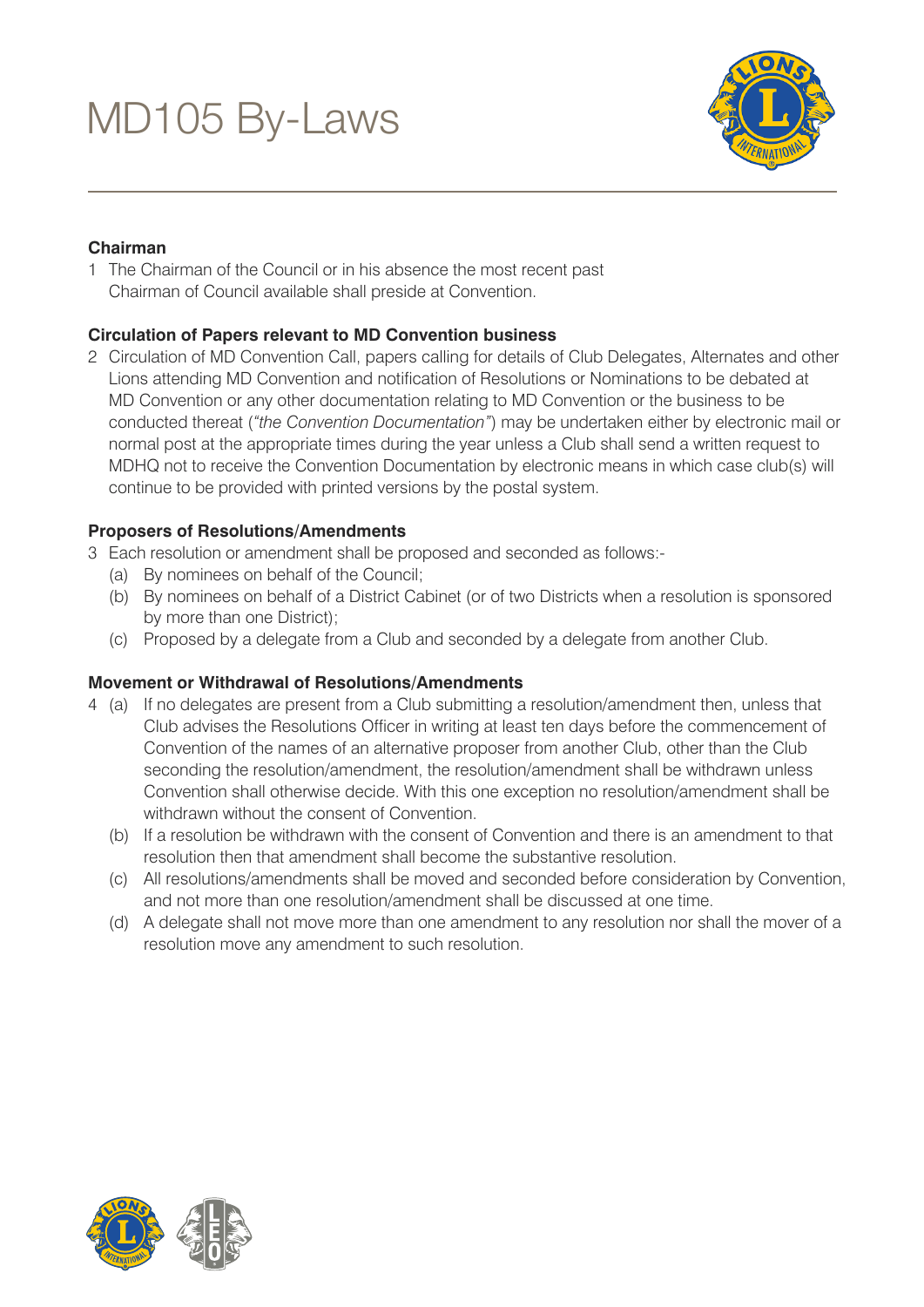### **Emergency Resolutions/Amendments**

- 5 The Chairman shall have discretion to submit an emergency resolution/amendment for consideration at Convention provided:
	- (a) Where appropriate, the resolution/amendment was received by him in writing before the commencement of the opening session of Convention and
	- (b) In his opinion the resolution/amendment could not reasonably have been submitted to the Resolutions Officer on or before the closing dates published for their receipt by him, and
	- (c) Convention consents by a majority of registered delegates present to the resolution/amendment being so considered.

## **Voting**

6 The voting on any resolution/amendment on general business shall be by a show of Delegate Cards of those present and voting and the Chairman shall declare the result or order a count. If the Chairman's declaration is challenged by twenty or more delegates the votes shall be counted.

#### **Elections**

7 Any elections of candidates for office, or for the selection of persons or clubs for positions or duties, shall be by secret ballot and the election, or selection, shall be carried out by the method commonly called the Single Transferable Vote or Preferential Voting or the Alternative Vote.

#### **Casting Vote**

8 In the event of a tie following a show of hands or secret ballot the Chairman shall cast the deciding vote.

## **Motion to Proceed to Next Business**

9 Any delegate, provided he has not already spoken on the matter under discussion, may move at any time that Convention proceed to the next business, and if this resolution be seconded and carried the Chairman shall put the matter to Convention. If the matter under discussion is a resolution (or is an amendment which has become a substantive resolution under paragraph 3(b) above), and a motion to proceed to next business is carried, the Chairman shall give the proposer of the resolution the right to reply before putting the matter to a vote.

## **Questions and Points of Order**

10 Any delegate may at any time ask a question or raise a point of order through the Chair but must confine the question or point of order to the subject before Convention.

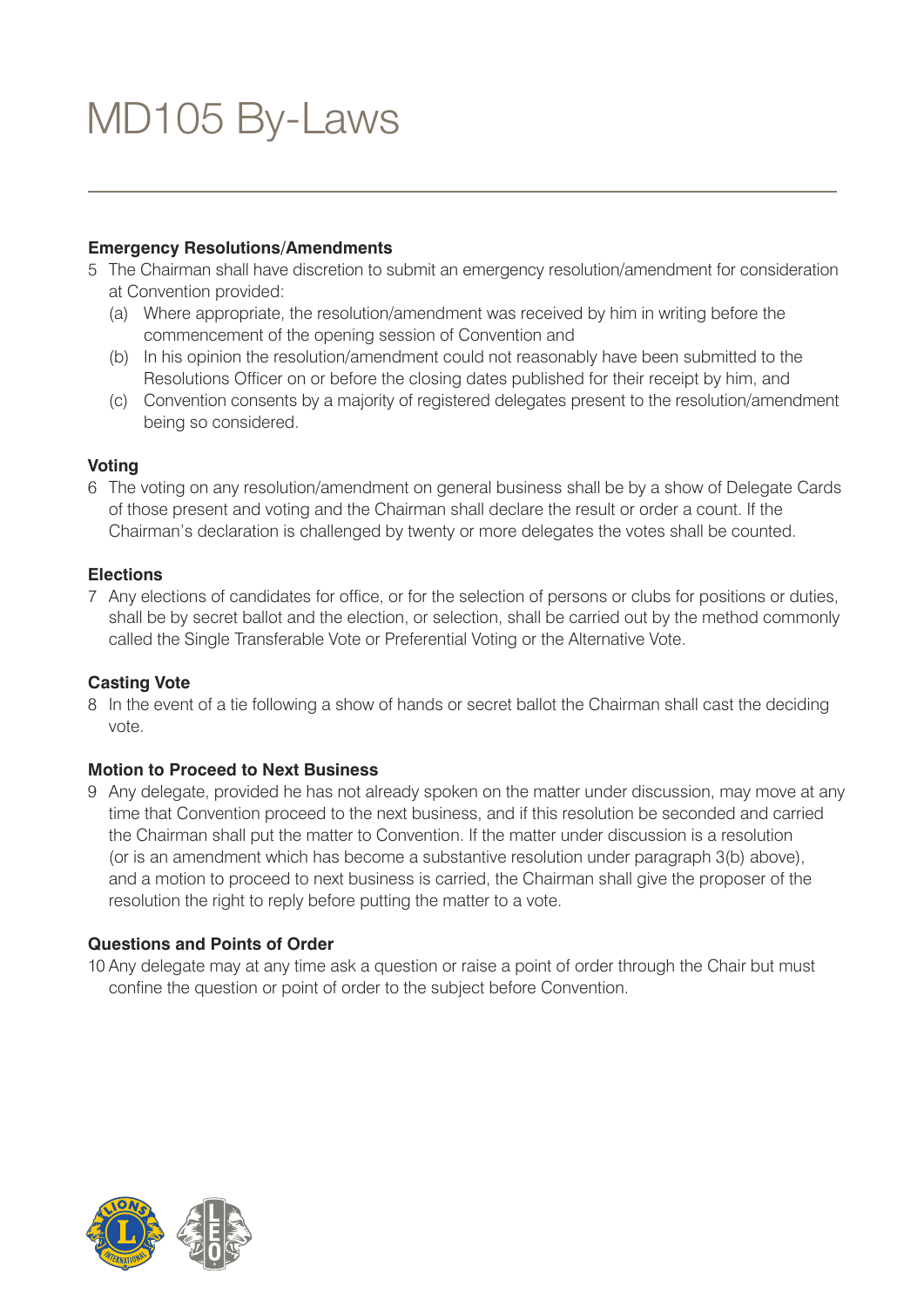### **Quorum**

11 A minimum of one hundred and fifty (150) delegates in attendance at Convention shall constitute a quorum. If such a quorum is found not to be present during any session of Convention during which matters requiring a vote by registered delegate remain to be dealt with, the Chairperson shall immediately declare that Convention Stands Adjourned – until a time and place to be determined by the Council of Governors.

# **Multiple District Convention Standing Orders**

### **Chairman**

- 1 The Chairman shall have discretion in selecting speakers; in deciding on the number of speakers to any resolution/amendment; and in terminating discussion whenever he considers it appropriate.
- 2 The Chairman being entirely neutral shall not be a delegate of his Club and if at any time he wishes
- to express a personal opinion on a matter under discussion he shall vacate the chair for this purpose. 3 Resolutions to be taken as read.
- 

## **Speakers**

- 4 On the Chairman standing any speaker shall yield to the chair and immediately resume his seat.
- 5 (a) Any delegate wishing to speak on any resolution/amendment or other matter of business must use a microphone, announce his name and Club, and address the Chair.
	- (b) The Multiple District Constitution, Nominations and Resolutions Officer shall be exempted from announcing his name and Club when addressing Convention in the direct course of his duties with the proviso that he shall announce his name and Club on the first such occasion.
	- (c) If a member of the Council wishes to speak on any resolution/ amendment or any other matter of business he shall state whether he is representing the views of Council or otherwise.

## **Delegate to speak once only**

- 6 (a) Subject only to the provision of By-Law 9 a delegate shall not speak more than once to the same resolution/amendment without the consent of Convention.
	- (b) Only the Chairman, or the mover of a resolution exercising his right of reply, shall speak more than once on any resolution.

## **Time limits for speeches**

7 (a) The proposer of a resolution/amendment will be permitted a maximum of three minutes to put his case, and after doing so shall formally move the resolution/amendment. Normally the seconder will second the resolution without being called to the rostrum and may exercise the right to speak in the debate by *'catching the eye of the Chairman'*. At the conclusion of the debate and before a vote is taken the proposer of a resolution shall have the right of reply for the purpose of answering questions or clarifying points raised. He will not be permitted to introduce fresh arguments and shall not be allowed more than two minutes for this purpose.